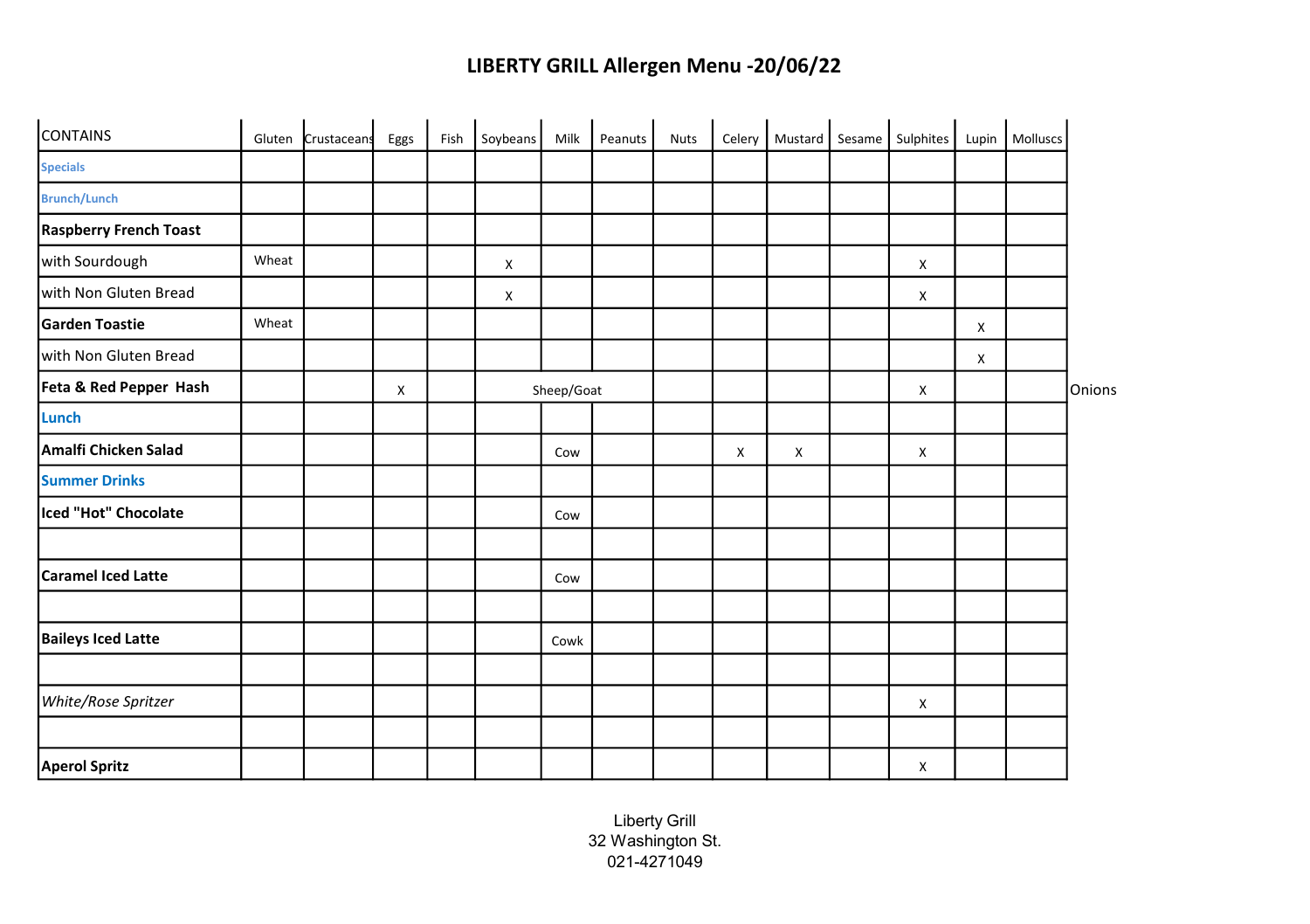| Dish/Item CONTAINS     | Gluten     | Crustaceans | Eggs | Fish | Soybeans | Milk | Peanuts | <b>Nuts</b> | Celery | Mustard | Sesame | Sulphites | Lupin | Molluscs | Note  |
|------------------------|------------|-------------|------|------|----------|------|---------|-------------|--------|---------|--------|-----------|-------|----------|-------|
| <b>VIP Junior Menu</b> |            |             |      |      |          |      |         |             |        |         |        |           |       |          |       |
|                        |            |             |      |      |          |      |         |             |        |         |        |           |       |          |       |
|                        |            |             |      |      |          |      |         |             |        |         |        |           |       |          |       |
| Poached                |            |             |      |      |          |      |         |             |        |         |        |           |       |          |       |
| Eggs - Sourdough       | Wheat      |             | Χ    |      |          |      |         |             |        |         |        | X         |       |          |       |
| Eggs- Granary          | Wheat /Rye |             | X    |      |          |      |         |             |        |         |        | X         |       |          |       |
| Eggs - Gluten Free     |            |             | X    |      |          |      |         |             |        |         |        | X         |       |          |       |
| Scrambled              |            |             |      |      |          |      |         |             |        |         |        |           |       |          |       |
| Eggs - Sourdough       | Wheat      |             | X    |      |          | Cow  |         |             |        |         |        |           |       |          |       |
| Eggs- Granary          | Wheat Rye  |             | X    |      |          | Cow  |         |             |        |         |        |           |       |          |       |
| Eggs - Gluten Free     |            |             | X    |      |          | Cow  |         |             |        |         |        |           |       |          |       |
| <b>Pancakes</b>        | Wheat      |             | X    |      |          |      |         |             |        |         |        |           |       |          |       |
| - with Chocolate Sauce | Wheat      |             | X    |      | X        | Cow  |         |             |        |         | X      |           |       |          |       |
| French Toast & Bacon   | Wheat      |             | X    |      |          | Cow  |         |             |        |         |        |           |       |          |       |
| with Chocolate Sauce   | Wheat      |             | X    |      | X        | Cow  |         |             |        |         | X      |           |       |          |       |
| <b>Eggs Benedict</b>   | Wheat      |             | X    |      |          | Cow  |         |             |        | X       |        | X         |       |          |       |
| <b>Eggs Florentine</b> | Wheat      |             | X    |      |          | Cow  |         |             |        | X       |        | X         |       |          |       |
| Chicken & Chips        | Wheat      |             |      |      |          |      |         |             | X      |         |        |           |       |          | Fryer |
| Fish & Chips           | Wheat      |             | X    | X    |          | Cow  |         |             |        |         |        |           |       |          |       |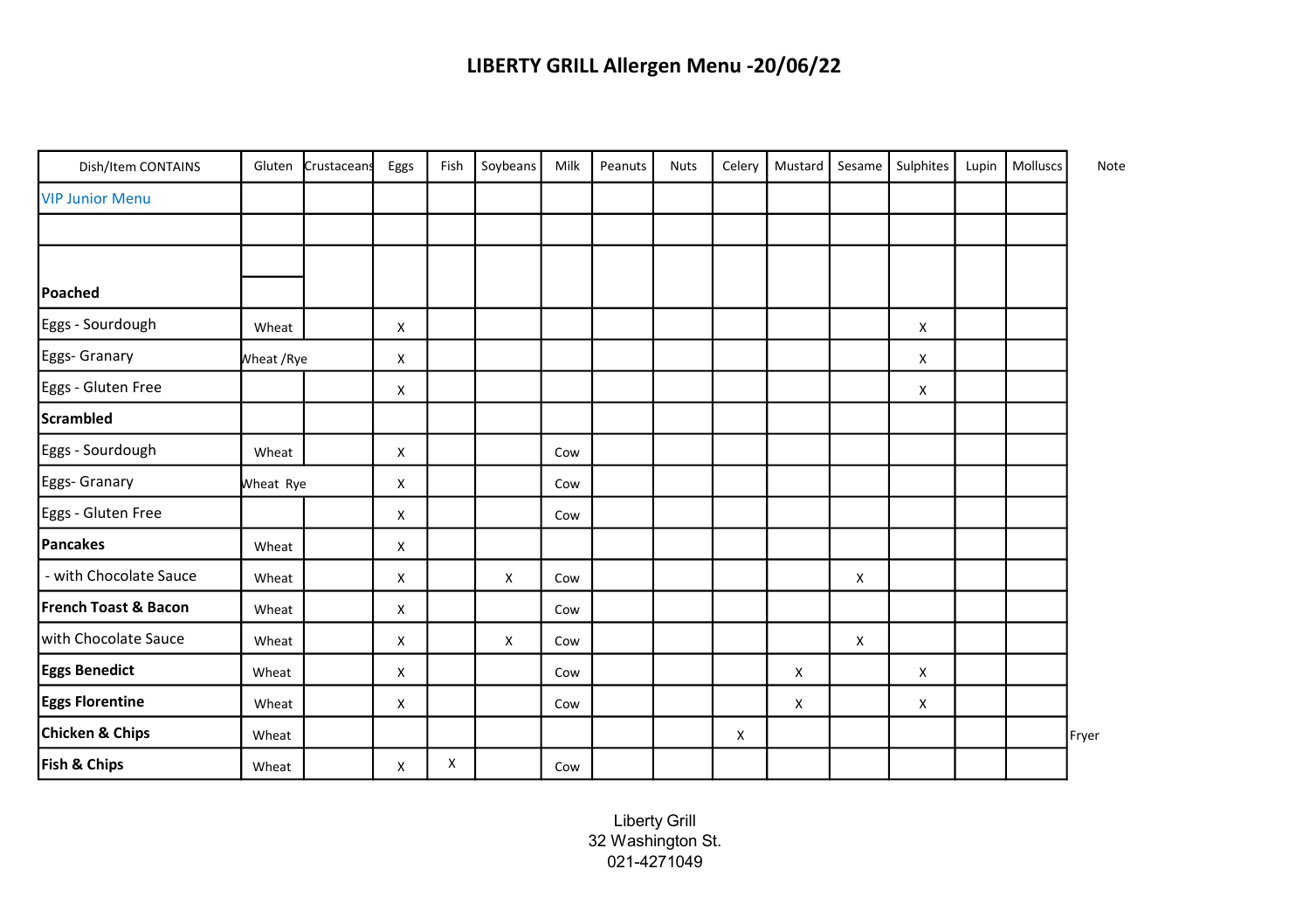| ICONTAINS                   |        | Gluten Crustaceans | Eggs | Fish | Soybeans | Milk | Peanuts | <b>Nuts</b> | Celery | Mustard | Sesame | Sulphites | Lupin | Molluscs |               |
|-----------------------------|--------|--------------------|------|------|----------|------|---------|-------------|--------|---------|--------|-----------|-------|----------|---------------|
| Junior Menu - Continued     |        |                    |      |      |          |      |         |             |        |         |        |           |       |          |               |
| Sourdough Burger Buns       | Wheat  |                    |      |      |          | Cow  |         |             |        |         |        |           |       |          |               |
| Non Gluten Buns             |        |                    |      |      | X        |      |         |             |        |         | X      |           |       |          |               |
| for the following burgers   |        |                    |      |      |          |      |         |             |        |         |        |           |       |          |               |
| <b>Beef Burger</b>          |        |                    |      |      | X        |      |         |             |        | Х       |        | X         |       |          | onions Garlic |
| Chicken Burger w Lime Mayo  |        |                    | X    |      |          |      |         |             | X      |         |        |           |       |          |               |
| Tempeh Burger (Veg Bun)     | Wheat  |                    |      |      | X        |      |         |             |        |         |        |           |       |          | Garlic        |
| Sides                       | Wheat  |                    |      |      |          |      |         |             |        |         |        |           |       |          |               |
| <b>Fries (Shared Fryer)</b> | Wheat  |                    |      |      |          |      |         |             |        |         |        |           |       |          |               |
| <b>Rustics</b>              |        |                    |      |      |          |      |         |             |        |         |        |           |       |          |               |
| Sweet Potato Wedges         |        |                    |      |      |          |      |         |             |        |         |        |           |       |          |               |
| Bacon                       |        |                    |      |      |          |      |         |             |        |         |        |           |       |          |               |
| CONTAINS                    | Gluten | Crustaceans        | Eggs | Fish | Soybeans | Milk | Peanuts | <b>Nuts</b> | Celery | Mustard | Sesame | Sulphites | Lupin | Molluscs |               |
| Jalapoenos                  |        |                    |      |      |          |      |         |             |        |         |        | X         |       |          |               |
| Bandon Chedder              |        |                    |      |      |          | Cow  |         |             |        |         |        |           |       |          |               |
| Cashel Blue                 |        |                    |      |      |          | Cow  |         |             |        |         |        |           |       |          |               |
| <b>Black Pudding GF</b>     |        |                    |      |      | X        |      |         |             |        |         |        |           |       |          |               |
| Guacamole                   |        |                    |      |      |          |      |         |             |        |         |        |           |       |          |               |
|                             |        |                    |      |      |          |      |         |             |        |         |        |           |       |          |               |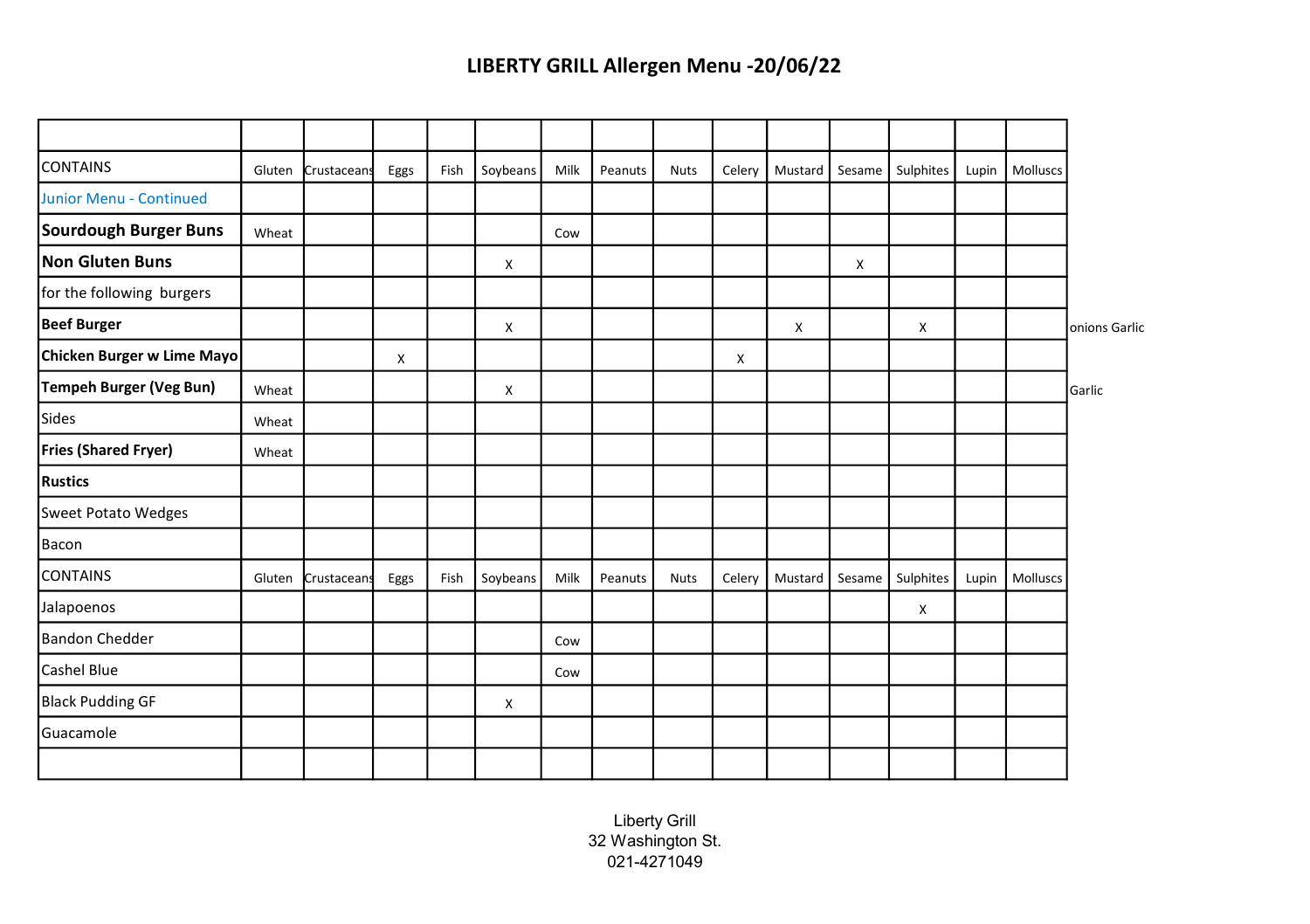| CONTAINS                   |       | Gluten Crustaceans | Eggs | Fish | Soybeans | Milk | Peanuts | <b>Nuts</b> | Celery | Mustard |   | Sesame   Sulphites | Lupin | Molluscs |             |
|----------------------------|-------|--------------------|------|------|----------|------|---------|-------------|--------|---------|---|--------------------|-------|----------|-------------|
| <b>Dessert</b>             |       |                    |      |      |          |      |         |             |        |         |   |                    |       |          |             |
| Ice Cream with biscuit     | wheat |                    |      |      |          | Cow  |         |             |        |         |   |                    |       |          |             |
| with toppings              |       |                    |      |      |          |      |         |             |        |         |   |                    |       |          |             |
| Chocolate sauce            |       |                    |      |      |          |      |         |             |        |         | X |                    |       |          |             |
| <b>Crushed Pecans</b>      |       |                    |      |      |          |      |         | Pecans      |        |         |   |                    |       |          |             |
| Fruit of the forest coulis |       |                    |      |      |          |      |         |             |        |         |   |                    |       |          |             |
|                            |       |                    |      |      |          |      |         |             |        |         |   |                    |       |          |             |
| Vanailla Soy Ice Cream     |       |                    |      |      | X        |      |         |             |        |         |   |                    |       |          |             |
|                            |       |                    |      |      |          |      |         |             |        |         |   |                    |       |          |             |
| Drinks                     |       |                    |      |      |          |      |         |             |        |         |   |                    |       |          |             |
| Cows Milk                  |       |                    |      |      |          | Cow  |         |             |        |         |   |                    |       |          |             |
| Oat Milk                   |       |                    |      |      |          |      |         |             |        |         |   |                    |       |          | maybe wheat |
| Soya Milk                  |       |                    |      |      | X        |      |         |             |        |         |   |                    |       |          |             |
| Orange Juice               |       |                    |      |      |          |      |         |             |        |         |   |                    |       |          |             |
| Apple Juice                |       |                    |      |      |          |      |         |             |        |         |   |                    |       |          |             |
| Orange / Black Cordial     |       |                    |      |      |          |      |         |             |        |         |   |                    |       |          |             |
| 7up / Diet 7up             |       |                    |      |      |          |      |         |             |        |         |   |                    |       |          |             |
| Coke / Coke zero           |       |                    |      |      |          |      |         |             |        |         |   |                    |       |          |             |
| Club Orange                |       |                    |      |      |          |      |         |             |        |         |   |                    |       |          |             |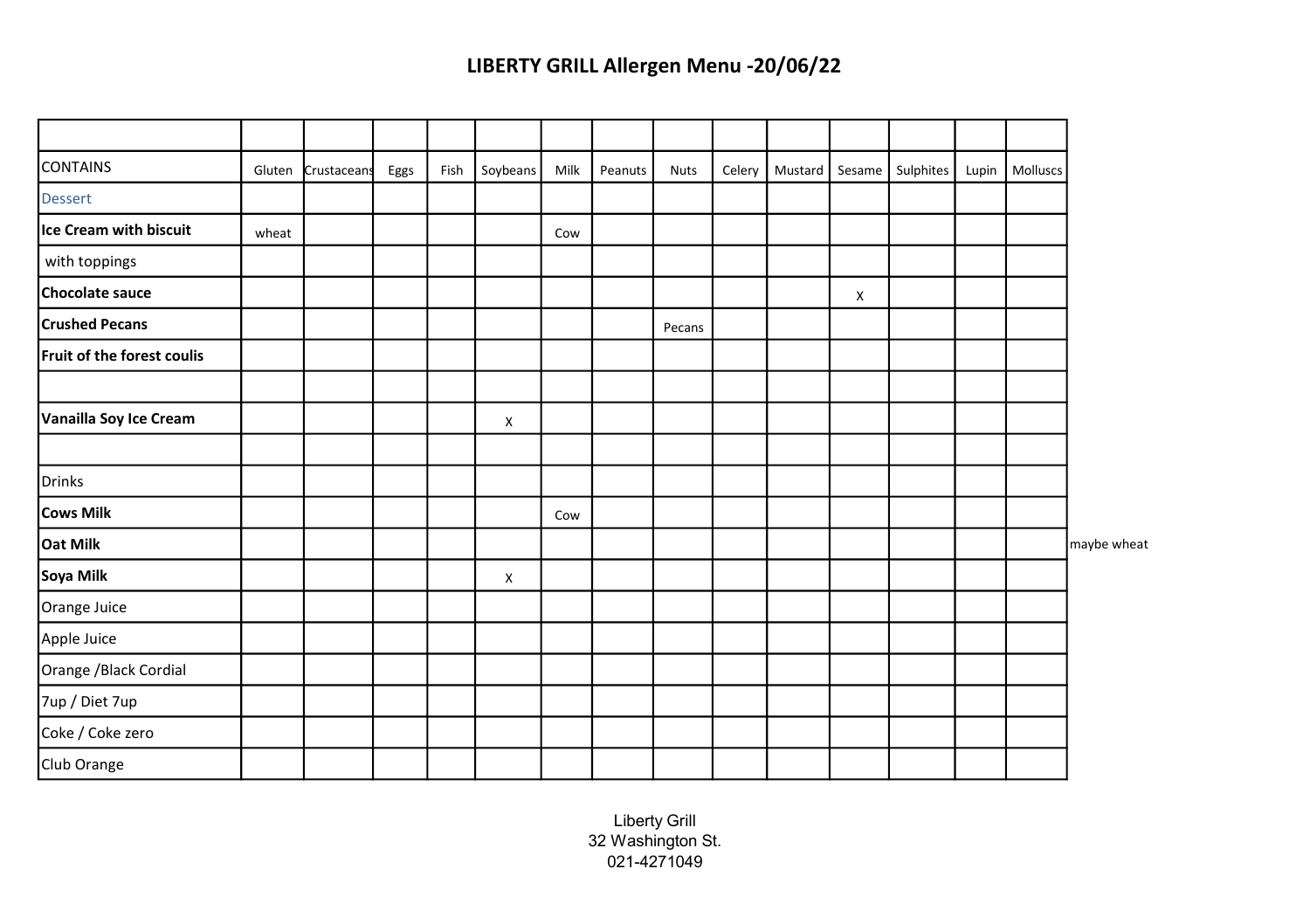| <b>CONTAINS</b>               | Gluten     | Crustaceans | Eggs | Fish | Soybeans | Milk | Peanuts | <b>Nuts</b> | Celery | Mustard | Sesame | Sulphites    | Lupin | Molluscs Note |                      |
|-------------------------------|------------|-------------|------|------|----------|------|---------|-------------|--------|---------|--------|--------------|-------|---------------|----------------------|
| <b>Breakfast &amp; Brunch</b> |            |             |      |      |          |      |         |             |        |         |        |              |       |               |                      |
| <b>Fruit Juices</b>           |            |             |      |      |          |      |         |             |        |         |        |              |       |               |                      |
| Sourdough Toast               | Wheat      |             |      |      |          |      |         |             |        |         |        |              |       |               |                      |
| <b>Granary Toast</b>          | Wheat/Rye  |             |      |      |          |      |         |             |        |         | X      |              |       |               |                      |
| Non Gluten Toast              |            |             |      |      |          |      |         |             |        |         |        |              |       |               | sesame / mustard     |
| <b>Preserves</b>              |            |             |      |      |          |      |         |             |        |         |        |              |       |               |                      |
| Butter                        |            |             |      |      |          | Cow  |         |             |        |         |        |              |       |               |                      |
| Dairy Free Spread             |            |             |      |      |          |      |         |             |        |         |        |              |       |               |                      |
| <b>Breakfast Crumble</b>      | Various    |             |      |      | X        |      |         |             |        |         |        |              |       |               | Wheat/Rye/Oat/Barley |
| Cinnamon toast                |            |             |      |      |          |      |         |             |        |         |        |              |       |               |                      |
| with Sourdough                | Wheat/Rye  |             |      |      |          | Cow  |         |             |        |         |        |              |       |               |                      |
| with Non Gluten Bread         |            |             | X    |      |          | Cow  |         |             |        |         |        | X            |       |               |                      |
| Poached                       |            |             |      |      |          |      |         |             |        |         |        |              |       |               |                      |
| Eggs - Sourdough              | Wheat      |             | X    |      |          |      |         |             |        |         |        | X            |       |               |                      |
| Eggs- Granary                 | Wheat /Rye |             | X    |      |          |      |         |             |        |         |        | $\mathsf{X}$ |       |               |                      |
| Eggs - Gluten Free            |            |             | X    |      |          |      |         |             |        |         |        | X            |       |               |                      |
| Scrambled                     |            |             |      |      |          |      |         |             |        |         |        |              |       |               |                      |
| Eggs - Sourdough              | Wheat      |             | X    |      |          | Cow  |         |             |        |         |        |              |       |               |                      |
| Eggs- Granary                 | Wheat Rye  |             | X    |      |          | Cow  |         |             |        |         |        |              |       |               |                      |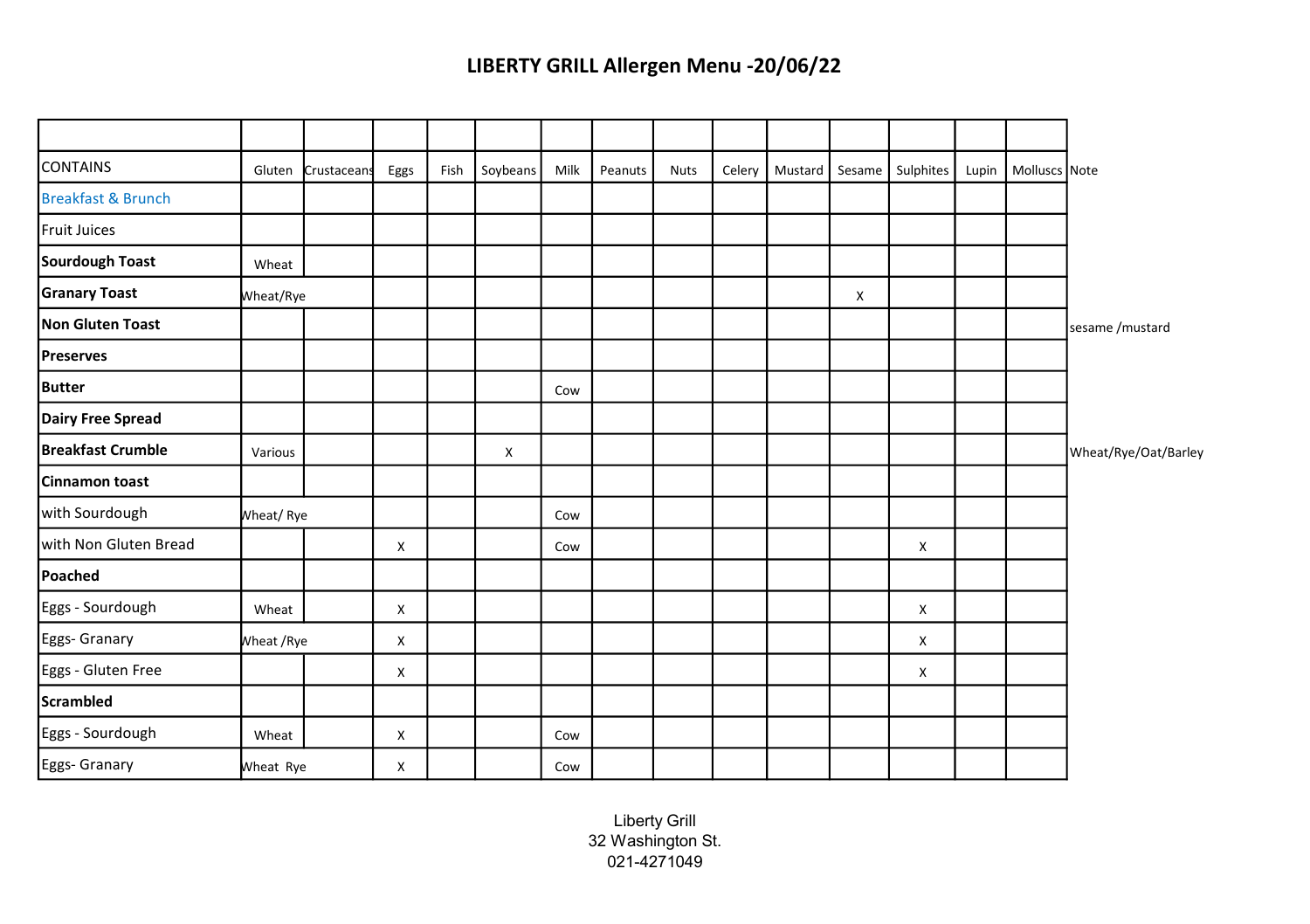| Eggs - Gluten Free           |       |                    | X    |      |          | Cow  |         |             |        |         |        |                  |       |          |                       |
|------------------------------|-------|--------------------|------|------|----------|------|---------|-------------|--------|---------|--------|------------------|-------|----------|-----------------------|
| <b>CONTAINS</b>              |       | Gluten Crustaceans | Eggs | Fish | Soybeans | Milk | Peanuts | <b>Nuts</b> | Celery | Mustard | Sesame | <b>Sulphites</b> | Lupin | Molluscs |                       |
| <b>Breakfast - Continued</b> |       |                    |      |      |          |      |         |             |        |         |        |                  |       |          |                       |
| Quinoa Fritter               |       |                    | X    |      |          | Cow  |         |             |        |         |        |                  |       |          | Garlic Onion Halloumi |
|                              |       |                    |      |      |          |      |         |             |        |         |        |                  |       |          |                       |
| <b>Eggs Benedict -</b>       |       |                    |      |      |          |      |         |             |        |         |        |                  |       |          |                       |
| with Sourdough               | Wheat |                    | X    |      |          | Cow  |         |             |        | X       |        | X                |       |          |                       |
| with Non Gluten Bread        |       |                    | X    |      |          | Cow  |         |             |        | X       |        | X                |       |          |                       |
| <b>Eggs Florentine -</b>     |       |                    |      |      |          |      |         |             |        |         |        |                  |       |          |                       |
| with Sourdough               | Wheat |                    | X    |      |          | Cow  |         |             |        | X       |        | X                |       |          |                       |
| with Non Gluten Bread        |       |                    | X    |      |          | Cow  |         |             |        | X       |        | X                |       |          |                       |
| <b>Black Pudding Holland</b> |       |                    |      |      |          |      |         |             |        |         |        |                  |       |          |                       |
| with Sourdough               | Wheat |                    | X    |      | X        | Cow  |         |             |        | X       |        | X                |       |          |                       |
| <b>Crab Cake Hollandaise</b> |       |                    |      |      |          |      |         |             |        |         |        |                  |       |          |                       |
|                              |       | X                  | X    | X    |          | Cow  |         |             |        | X       |        | X                |       |          |                       |
| <b>Liberty Eggs Scramble</b> | wheat |                    | X    |      |          | Cow  |         |             |        |         |        |                  |       |          |                       |
| with Sourdough               | Wheat |                    | X    |      |          | Cow  |         |             |        |         |        |                  |       |          |                       |
| with Non Gluten Bread        |       |                    | X    |      |          | Cow  |         |             |        |         |        |                  |       |          |                       |
|                              |       |                    |      |      |          |      |         |             |        |         |        |                  |       |          |                       |
|                              |       |                    |      |      |          |      |         |             |        |         |        |                  |       |          |                       |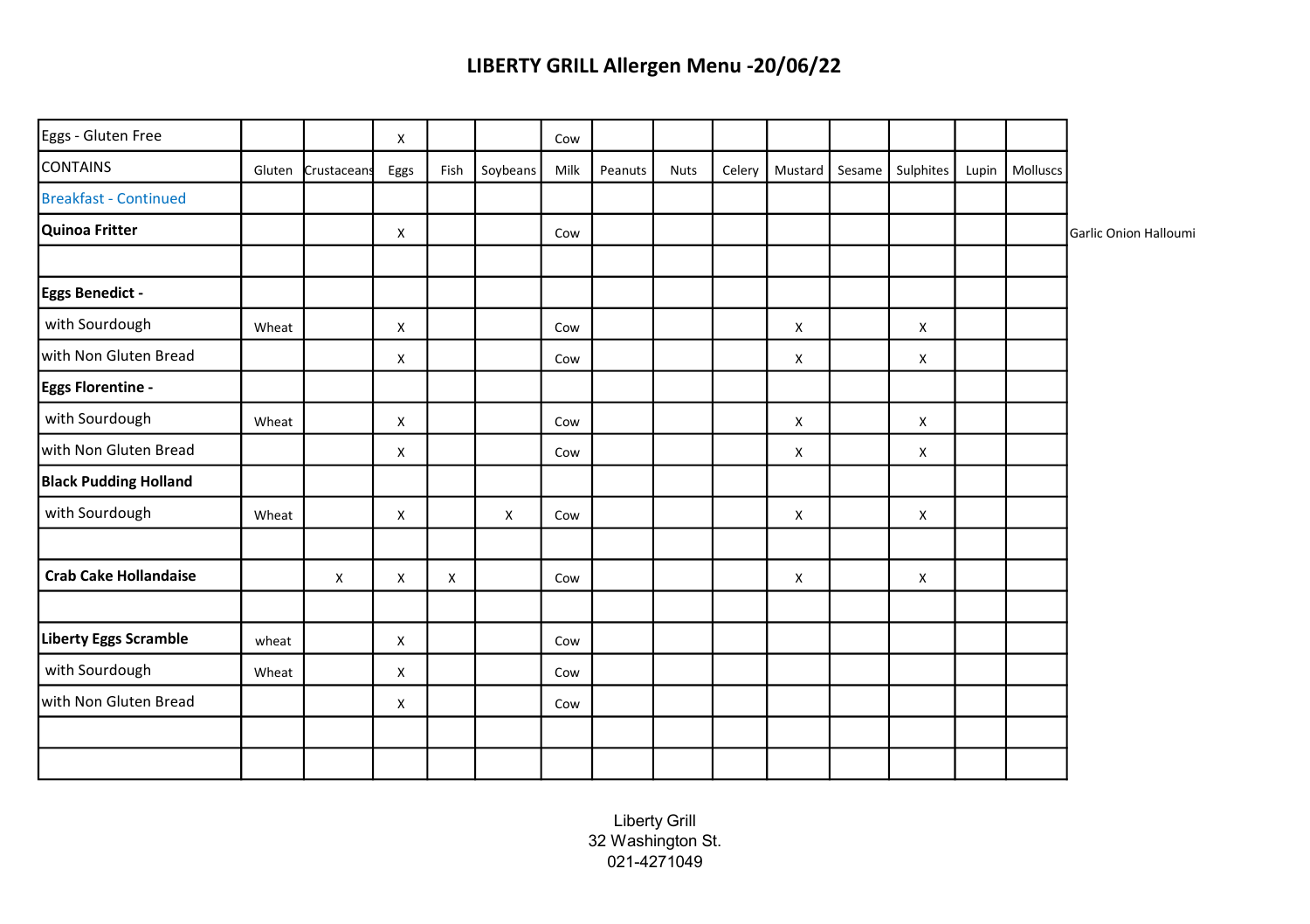| <b>CONTAINS</b>          | Gluten | Crustaceans | Eggs | Fish | Soybeans | Milk | Peanuts | <b>Nuts</b> | Celery | Mustard | Sesame | Sulphites | Lupin | Molluscs |
|--------------------------|--------|-------------|------|------|----------|------|---------|-------------|--------|---------|--------|-----------|-------|----------|
| <b>American Pancakes</b> | Wheat  |             | X    |      |          | Cow  |         |             |        |         |        |           |       |          |
| with Chocolate Sauce     | Wheat  |             | X    |      |          | Cow  |         |             |        |         | X      |           |       |          |
| With Wam Maple Butter    | Wheat  |             | X    |      |          | Cow  |         |             |        |         |        |           |       |          |
| with Maple Syrup         | Wheat  |             | X    |      |          | Cow  |         |             |        |         |        |           |       |          |
| with Strawberry Sauce    | Wheat  |             | X    |      |          | Cow  |         |             |        |         |        |           |       |          |
|                          |        |             |      |      |          |      |         |             |        |         |        |           |       |          |
| Cornmeal Pancakes        |        |             |      |      |          |      |         |             |        |         |        |           |       |          |
| With Wam Maple Butter    |        |             |      |      |          | Cow  |         |             |        |         |        |           |       |          |
| with Maple Syrup         |        |             |      |      |          |      |         |             |        |         |        |           |       |          |
| with Strawberry Sauce    |        |             |      |      |          |      |         |             |        |         |        |           |       |          |
|                          |        |             |      |      |          |      |         |             |        |         |        |           |       |          |
| French Toast & Bacon     | Wheat  |             | X    |      |          | Cow  |         |             |        |         |        |           |       |          |
| with Maple Syrup         | Wheat  |             | X    |      |          | Cow  |         |             |        |         |        |           |       |          |
|                          |        |             |      |      |          |      |         |             |        |         |        |           |       |          |
| <b>Sides For Above</b>   |        |             |      |      |          |      |         |             |        |         |        |           |       |          |
| <b>Bacon</b>             |        |             |      |      |          |      |         |             |        |         |        |           |       |          |
| Maple Fried Banana       |        |             |      |      |          |      |         |             |        |         |        |           |       |          |
| <b>Blueberries</b>       |        |             |      |      |          |      |         |             |        |         |        |           |       |          |
|                          |        |             |      |      |          |      |         |             |        |         |        |           |       |          |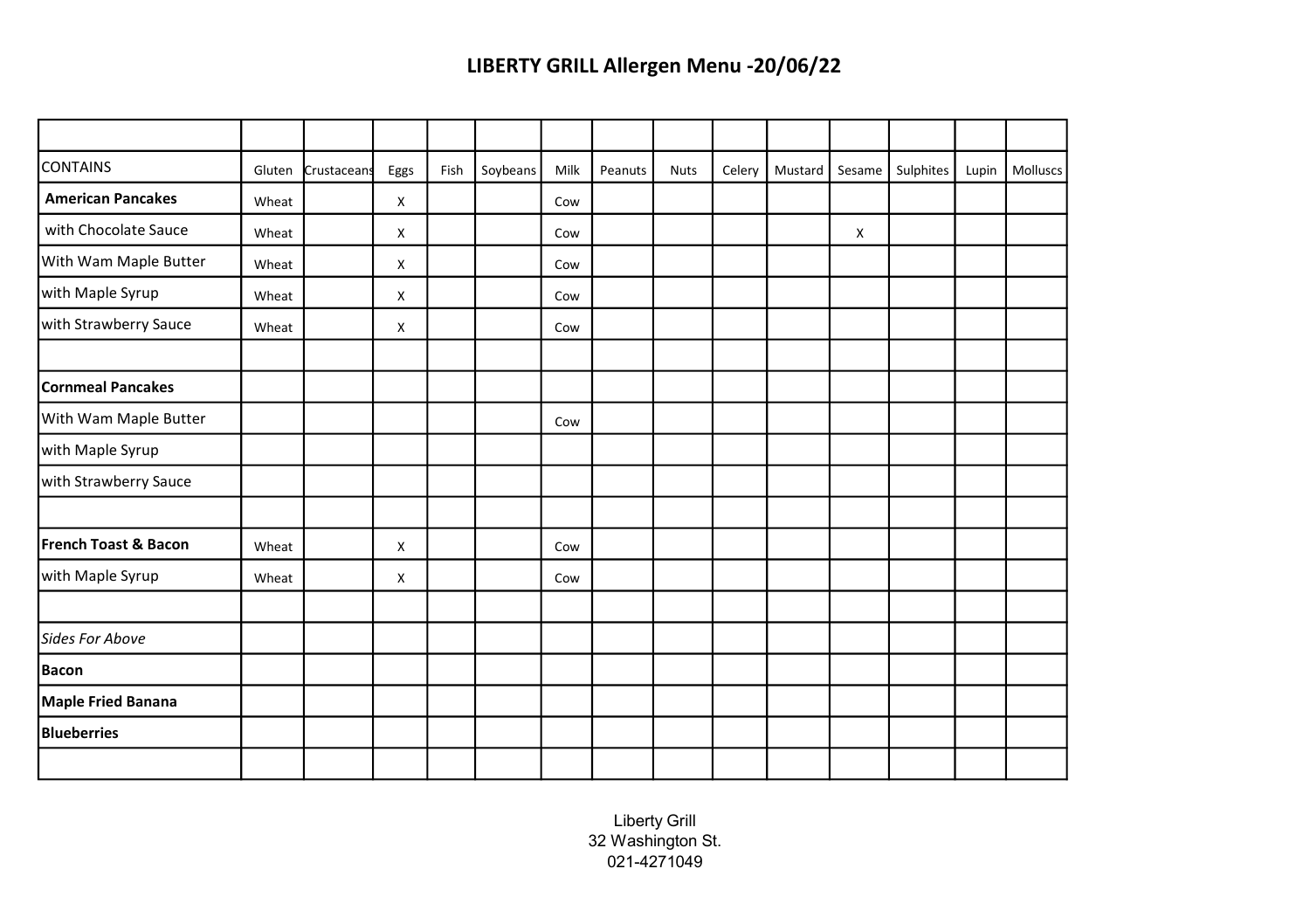| <b>Breakfast Sides</b> |  |                |  |      |  |   |   |  |
|------------------------|--|----------------|--|------|--|---|---|--|
| Smoked Bacon           |  |                |  |      |  |   |   |  |
| <b>Black Pudding</b>   |  |                |  |      |  |   |   |  |
| Maple                  |  |                |  |      |  |   |   |  |
| Hollandaise            |  | $\pmb{\times}$ |  | Cow  |  | X | X |  |
| Maple Banana           |  |                |  |      |  |   |   |  |
| Sauteed Spinach        |  |                |  | Cow  |  |   |   |  |
| Rustics                |  |                |  |      |  |   |   |  |
| Tarragon Mushrooms     |  |                |  | Cows |  |   |   |  |
| Vine Tomatoes          |  |                |  |      |  |   |   |  |
|                        |  |                |  |      |  |   |   |  |
|                        |  |                |  |      |  |   |   |  |
|                        |  |                |  |      |  |   |   |  |
|                        |  |                |  |      |  |   |   |  |
|                        |  |                |  |      |  |   |   |  |
|                        |  |                |  |      |  |   |   |  |
|                        |  |                |  |      |  |   |   |  |
|                        |  |                |  |      |  |   |   |  |
|                        |  |                |  |      |  |   |   |  |
|                        |  |                |  |      |  |   |   |  |
|                        |  |                |  |      |  |   |   |  |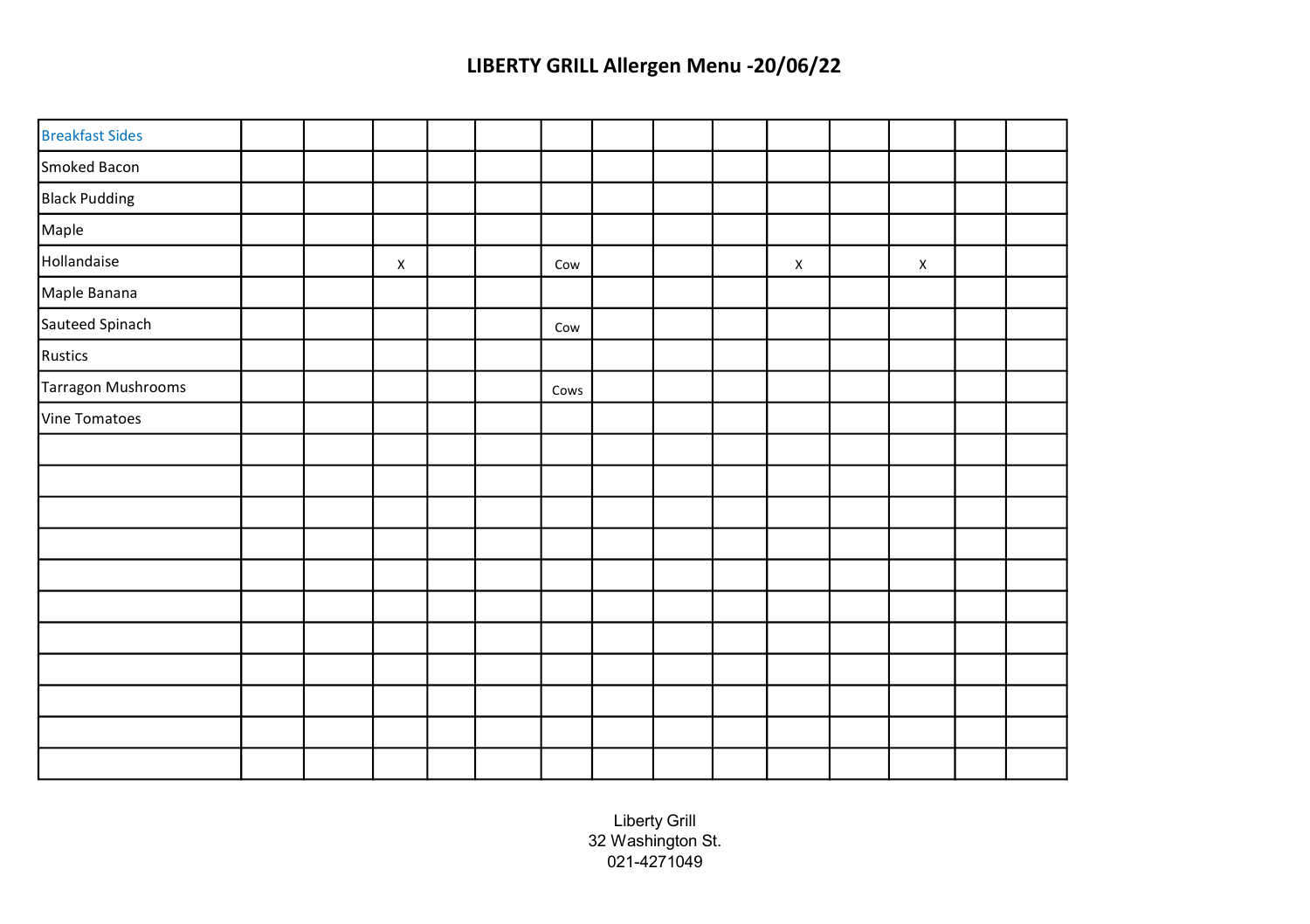| <b>Burgers</b>             | Gluten | Crustaceans | Eggs | Fish | Soybeans | Milk | Peanuts | <b>Nuts</b> | Celery | Mustard | Sesame | Sulphites | Lupin | Molluscs |               |
|----------------------------|--------|-------------|------|------|----------|------|---------|-------------|--------|---------|--------|-----------|-------|----------|---------------|
| Sourdough Burger Buns      | Wheat  |             |      |      |          | Cow  |         |             |        |         |        |           |       |          |               |
| Non Gluten Buns            |        |             |      |      | X        |      |         |             |        |         | X      |           |       |          |               |
| for the following burgers  |        |             |      |      |          |      |         |             |        |         |        |           |       |          |               |
| <b>Beef Burger</b>         |        |             |      |      | X        |      |         |             |        | X       |        | X         |       |          |               |
|                            |        |             |      |      |          |      |         |             |        |         |        |           |       |          |               |
| Tempeh Burger with Veg bap | Wheat  |             |      |      | X        |      |         |             | X      | X       |        | X         |       |          | Garlic/sesame |
|                            |        |             |      |      |          |      |         |             |        |         |        |           |       |          |               |
| Crab Burger                | Wheat  | X           | X    | X    |          | Cow  |         |             |        |         |        |           |       |          |               |
|                            |        |             |      |      |          |      |         |             |        |         |        |           |       |          |               |
| Chicken Burger             |        |             |      |      |          |      |         |             | X      |         |        |           |       |          |               |
|                            |        |             |      |      |          |      |         |             |        |         |        |           |       |          |               |
| Sides                      |        |             |      |      |          |      |         |             |        |         |        |           |       |          |               |
| French Fries               | Wheat  |             |      |      |          |      |         |             |        |         |        |           |       |          |               |
| Sweet Potato Wedges        |        |             |      |      |          |      |         |             |        |         |        |           |       |          |               |
| Salad                      |        |             |      |      |          |      |         |             |        | X       |        | X         |       |          |               |
| CONTAINS                   | Gluten | Crustaceans | Eggs | Fish | Soybeans | Milk | Peanuts | <b>Nuts</b> | Celery | Mustard | Sesame | Sulphites | Lupin | Molluscs |               |
| <b>Burger extra</b>        |        |             |      |      |          |      |         |             |        |         |        |           |       |          |               |
| Bacon                      |        |             |      |      |          |      |         |             |        |         |        |           |       |          |               |
| Jalapeno                   |        |             |      |      |          |      |         |             |        |         |        |           |       |          |               |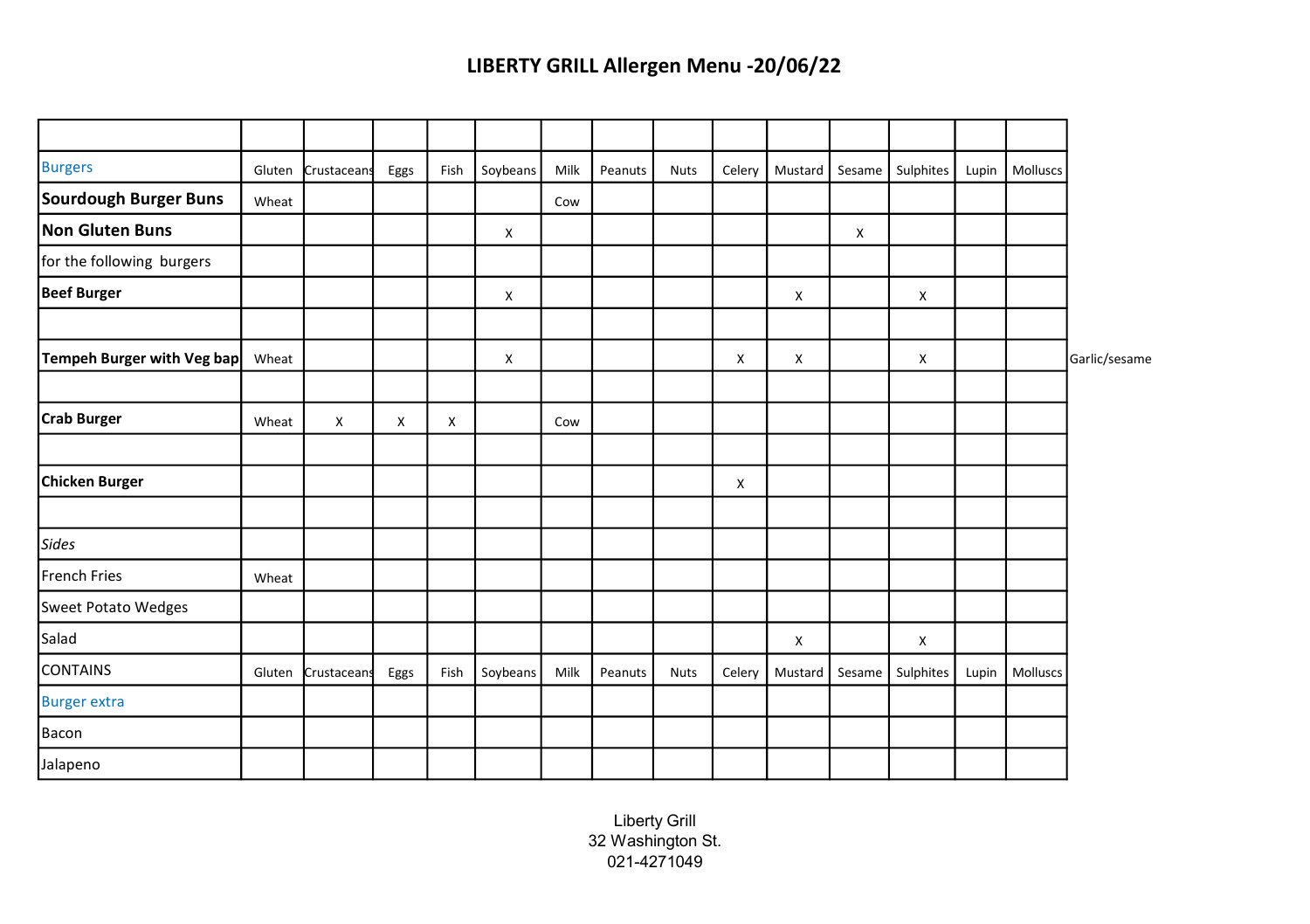| CONTAINS                  | Gluten | Crustaceans | Eggs | Fish | Soybeans | Milk | Peanuts | <b>Nuts</b> | Celery | Mustard | Sesame | Sulphites | Lupin | Molluscs         |                |
|---------------------------|--------|-------------|------|------|----------|------|---------|-------------|--------|---------|--------|-----------|-------|------------------|----------------|
| Burger extra - continued  |        |             |      |      |          |      |         |             |        |         |        |           |       |                  |                |
| <b>I</b> Guacamole        |        |             |      |      |          |      |         |             |        |         |        |           |       |                  |                |
| <b>Bandon Cheese</b>      |        |             |      |      |          | Cow  |         |             |        |         |        |           |       |                  |                |
| <b>Cashel Blue Cheese</b> |        |             |      |      |          | Cow  |         |             |        |         |        |           |       |                  |                |
| <b>Black Pudding</b>      |        |             |      |      | X        |      |         |             |        |         |        |           |       |                  |                |
| <b>Sandwiches</b>         | Gluten | Crustaceans | Eggs | Fish | Soybeans | Milk | Peanuts | <b>Nuts</b> | Celery | Mustard | Sesame | Sulphites |       | Lupin   Molluscs |                |
| Open Chicken w srdough    | Wheat  |             |      |      |          |      |         |             | X      | X       |        |           |       |                  |                |
| - - On Gluten Free Bread  |        |             | X    |      |          |      |         |             | X      | X       |        | X         |       |                  | Mustard/Sesame |
| Open Steak                | Wheat  |             | X    |      |          |      |         |             |        |         |        |           |       |                  |                |
| - - On Gluten Free Bread  |        |             | X    |      |          |      |         |             |        | X       |        | X         |       |                  | Mustard/Sesame |
| Nova Scotia Fish Cakes    | Wheat  |             | X    | Х    |          | X    |         |             |        |         |        |           |       |                  |                |
| Fish & Chips              | Wheat  |             |      | X    |          | Cow  |         |             |        |         |        |           |       |                  |                |
| <b>Salads</b>             |        |             |      |      |          |      |         |             |        |         |        |           |       |                  |                |
| lSan Fran Salad           |        |             |      |      | X        |      |         |             |        |         | X      | X         |       |                  |                |
| Beef Salad                |        |             |      |      |          |      | Pecan   |             |        |         |        | X         |       |                  |                |
| lCeaser Salad             |        |             |      |      | X        |      |         |             |        | X       |        | X         |       |                  |                |
| with Tempeh               |        |             |      |      | X        |      |         |             |        |         |        |           |       |                  |                |
| lwith Chicken & Bacon     |        |             |      |      |          |      |         |             | X      |         |        |           |       |                  |                |
|                           |        |             |      |      |          |      |         |             |        |         |        |           |       |                  |                |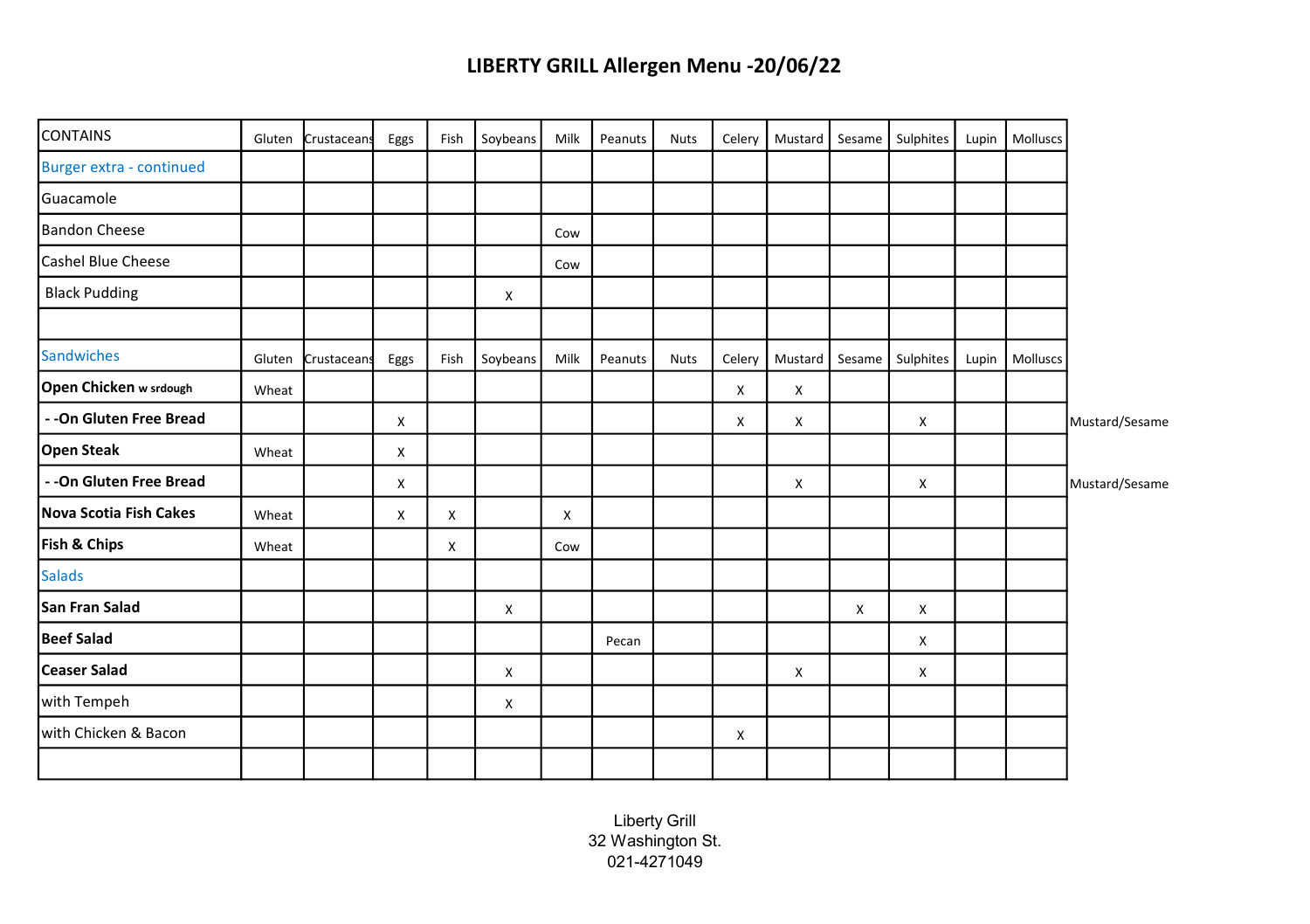| CONTAINS                | Gluten | Crustaceans | Eggs | Fish | Soybeans | Milk | Peanuts | <b>Nuts</b> | Celery | Mustard | Sesame | <b>Sulphites</b> | Lupin | Molluscs |               |
|-------------------------|--------|-------------|------|------|----------|------|---------|-------------|--------|---------|--------|------------------|-------|----------|---------------|
| <b>Dinner</b>           |        |             |      |      |          |      |         |             |        |         |        |                  |       |          |               |
| Starter                 |        |             |      |      |          |      |         |             |        |         |        |                  |       |          |               |
| DF Gubbeen Cheese       | Wheat  |             |      |      |          | Cow  |         |             |        |         |        |                  |       |          |               |
| Mex Mille Feulle        |        |             |      |      | X        |      |         |             |        |         |        |                  |       |          | Garlic        |
| Chicken Wings           |        |             |      |      | X        | Cow  |         |             | x      |         |        | X                |       |          | Onions/Garlic |
| Calamari                | Wheat  |             | X    |      |          |      |         |             | X      |         |        |                  |       | X        | Fryer         |
|                         |        |             |      |      |          |      |         |             |        |         |        |                  |       |          |               |
| <b>Mains</b>            | Gluten | Crustaceans | Eggs | Fish | Soybeans | Milk | Peanuts | <b>Nuts</b> | Celery | Mustard | Sesame | <b>Sulphites</b> | Lupin | Molluscs |               |
| Ribeye & Strip Steak    |        |             |      |      |          |      |         |             |        |         |        |                  |       |          |               |
| -with Sautteed Onions   |        |             |      |      |          | Cow  |         |             |        |         |        |                  |       |          | onions        |
| with French Fries       | Wheat  |             |      |      |          |      |         |             |        |         |        |                  |       |          | Fryer         |
| Pepper Sauce            |        |             |      |      |          | Cow  |         |             |        |         |        | X                |       |          |               |
| Garlic & Parlsey Butter |        |             |      |      |          | Cow  |         |             |        |         |        |                  |       |          |               |
| <b>CONTAINS</b>         |        |             |      |      |          |      |         |             |        |         |        |                  |       |          |               |
| <b>White Wine</b>       | Gluten | Crustaceans | Eggs | Fish | Soybeans | Milk | Peanuts | <b>Nuts</b> | Celery | Mustard | Sesame | Sulphites        | Lupin | Molluscs |               |
|                         |        |             |      |      |          |      |         |             |        |         |        |                  |       |          |               |
| Casa Castelli           |        |             |      |      |          |      |         |             |        |         |        | X                |       |          |               |
| <b>Herbe Sainte</b>     |        |             |      |      |          |      |         |             |        |         |        | X                |       |          |               |
| Petit Roubie            |        |             |      |      |          |      |         |             |        |         |        | x                |       |          |               |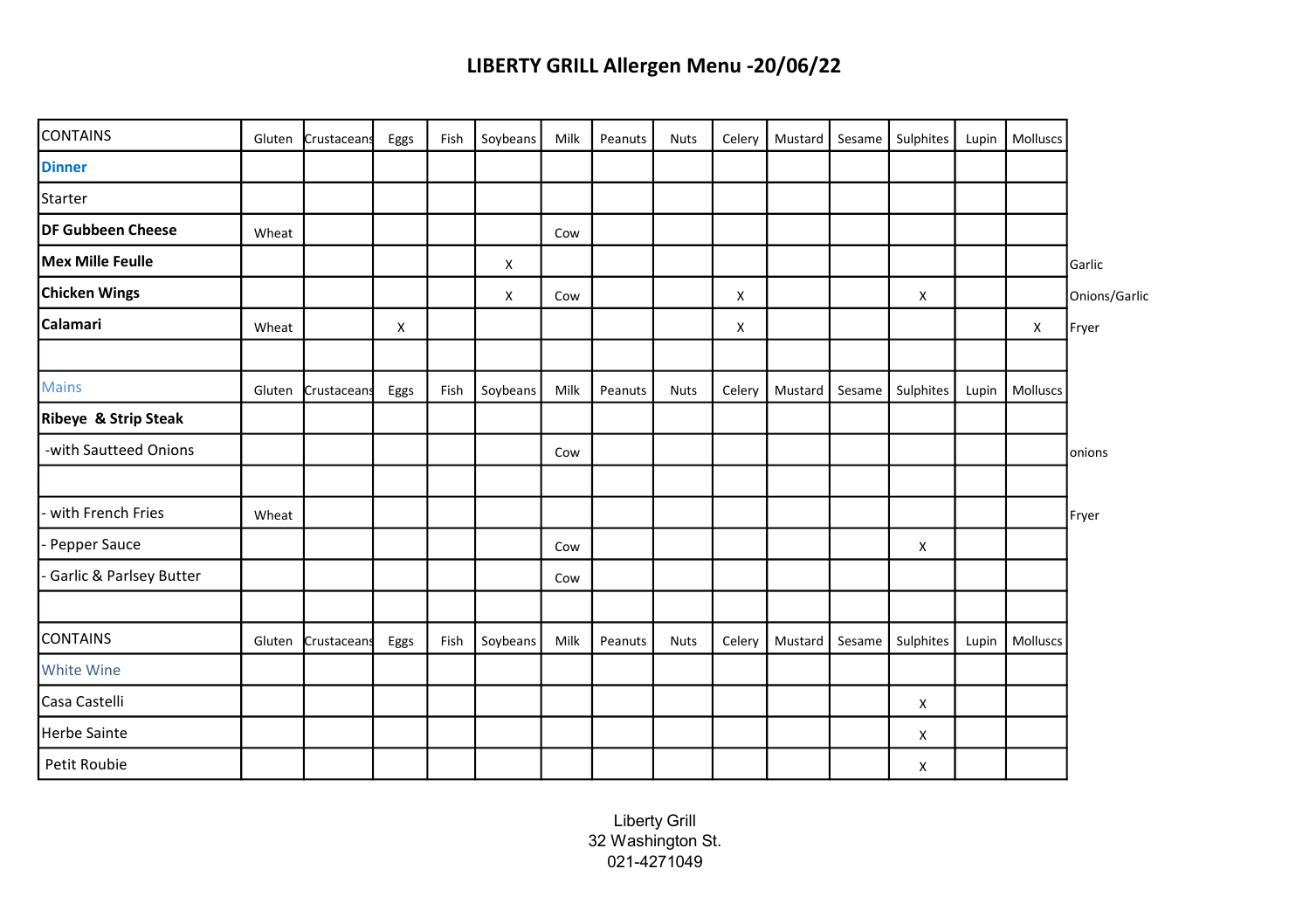| Special White Wine   |  |  |  |  |  | X              |  |
|----------------------|--|--|--|--|--|----------------|--|
| Ribbon wood          |  |  |  |  |  | X              |  |
| Abadia Campio        |  |  |  |  |  | X              |  |
|                      |  |  |  |  |  |                |  |
| <b>Red Wine</b>      |  |  |  |  |  |                |  |
| Fiesta               |  |  |  |  |  | $\pmb{\times}$ |  |
| ERA                  |  |  |  |  |  | X              |  |
| Dmne Lafond          |  |  |  |  |  | X              |  |
| Special Red Wine     |  |  |  |  |  | X              |  |
| Luigi Bosco          |  |  |  |  |  | X              |  |
|                      |  |  |  |  |  | X              |  |
| Baron De Ley         |  |  |  |  |  | X              |  |
| <b>Rose</b>          |  |  |  |  |  |                |  |
| Mourette Rose        |  |  |  |  |  | X              |  |
|                      |  |  |  |  |  |                |  |
| Cava                 |  |  |  |  |  | X              |  |
| Bellini / Royale     |  |  |  |  |  | X              |  |
| Elderflower / Mimosa |  |  |  |  |  | X              |  |
| Rossini              |  |  |  |  |  | X              |  |
| Aperol Spritz        |  |  |  |  |  | X              |  |
|                      |  |  |  |  |  |                |  |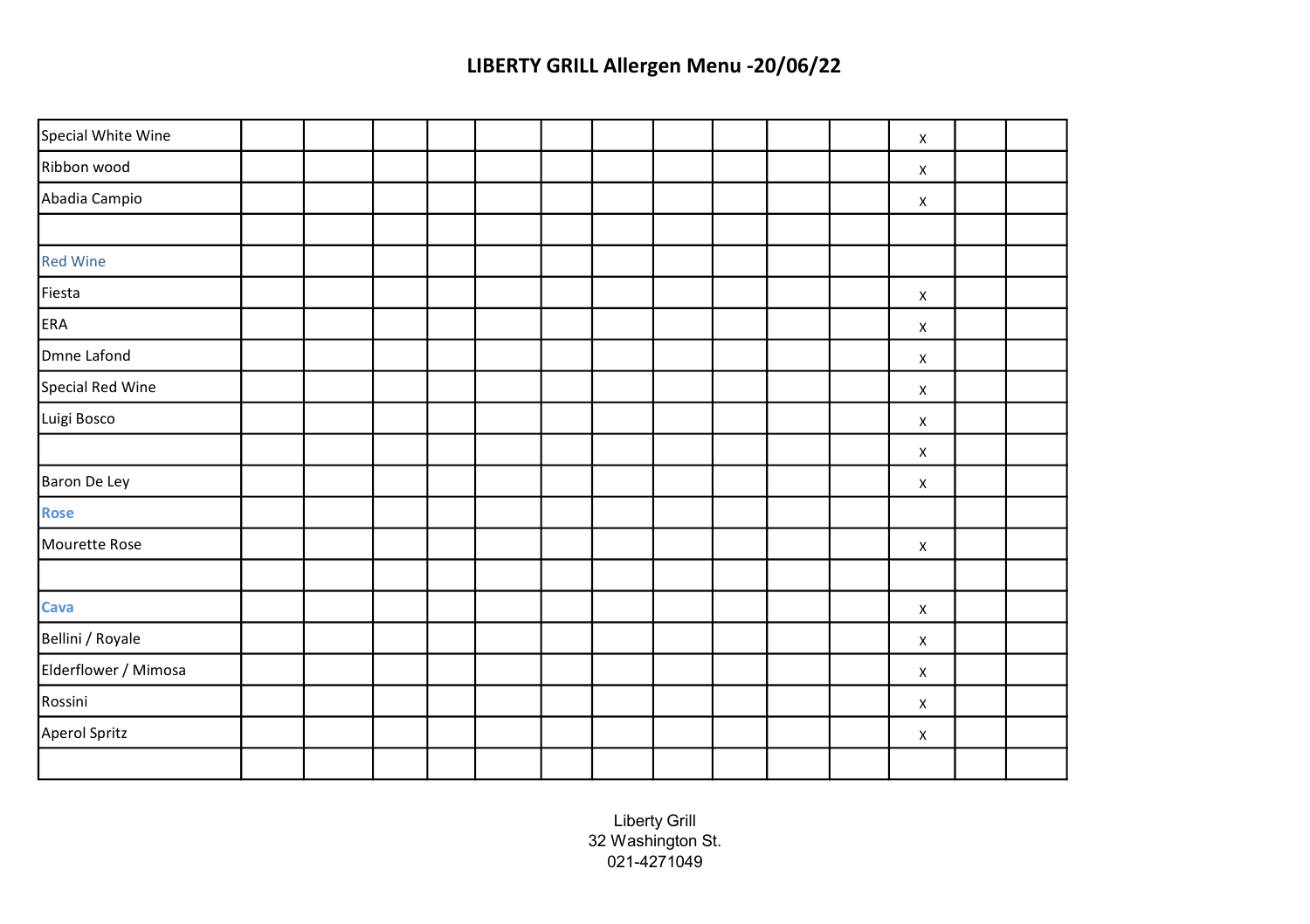| <b>CONTAINS</b>       | Gluten | Crustaceans | Eggs | Fish | Soybeans | Milk | Peanuts | <b>Nuts</b> | Celery | Mustard | Sesame | Sulphites | Lupin | Molluscs |
|-----------------------|--------|-------------|------|------|----------|------|---------|-------------|--------|---------|--------|-----------|-------|----------|
| <b>Drinks</b>         |        |             |      |      |          |      |         |             |        |         |        |           |       |          |
| <b>Wine Spritzers</b> |        |             |      |      |          |      |         |             |        |         |        | X         |       |          |
| Kinsale Mule          |        |             |      |      |          |      |         |             |        |         |        |           |       |          |
| Spritz Veneziano      |        |             |      |      |          |      |         |             |        |         |        | X         |       |          |
|                       |        |             |      |      |          |      |         |             |        |         |        |           |       |          |
| Sweet Bellini         |        |             |      |      |          |      |         |             |        |         |        |           |       |          |
| Virgin Spritzer       |        |             |      |      |          |      |         |             |        |         |        |           |       |          |
| Lemon Lime Bitters    |        |             |      |      |          |      |         |             |        |         |        |           |       |          |
| Apple& Elderflower    |        |             |      |      |          |      |         |             |        |         |        |           |       |          |
|                       |        |             |      |      |          |      |         |             |        |         |        |           |       |          |
| Pressee               |        |             |      |      |          |      |         |             |        |         |        |           |       |          |
| <b>CONTAINS</b>       | Gluten | Crustaceans | Eggs | Fish | Soybeans | Milk | Peanuts | <b>Nuts</b> | Celery | Mustard | Sesame | Sulphites | Lupin | Molluscs |
| Bundaber Ginger Beer  |        |             |      |      |          |      |         |             |        |         |        |           |       |          |
| Erdinger Alkoholfrei  | Wheat  |             |      |      |          |      |         |             |        |         |        |           |       |          |
| Carlsberg 0.0%        | Wheat  |             |      |      |          |      |         |             |        |         |        |           |       |          |
| Peroni                | Wheat  |             |      |      |          |      |         |             |        |         |        |           |       |          |
| Kinsale KPA           | Wheat  |             |      |      |          |      |         |             |        |         |        |           |       |          |
| Stonewell Cider       |        |             |      |      |          |      |         |             |        |         |        |           |       |          |

OAT & SOYA MILK AVIALABLE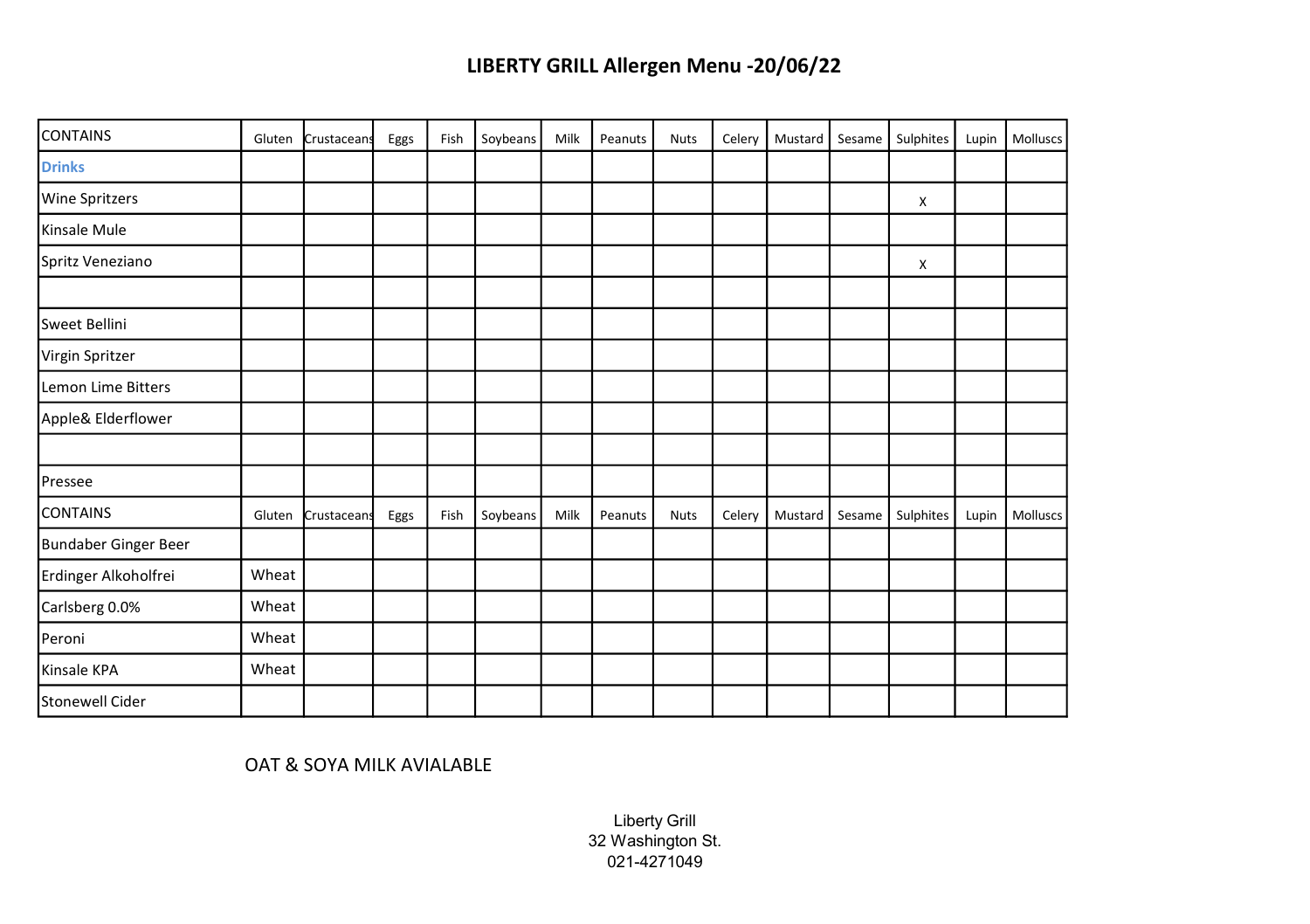| <b>CONTAINS</b>        | Gluten | Crustaceans | Eggs | Fish | Soybeans | Milk | Peanuts | Nuts | Celery | Mustard | Sesame | Sulphites | Lupin | Molluscs |
|------------------------|--------|-------------|------|------|----------|------|---------|------|--------|---------|--------|-----------|-------|----------|
| <b>COFFEE/TEA</b>      |        |             |      |      |          |      |         |      |        |         |        |           |       |          |
| Espresso               |        |             |      |      |          |      |         |      |        |         |        |           |       |          |
| Americano              |        |             |      |      |          |      |         |      |        |         |        |           |       |          |
| Flatwhite              |        |             |      |      |          | Cow  |         |      |        |         |        |           |       |          |
| Cappuccino             |        |             |      |      |          | Cow  |         |      |        |         |        |           |       |          |
| Café Latte             |        |             |      |      |          | Cow  |         |      |        |         |        |           |       |          |
| Café Mocha             |        |             |      |      |          | Cow  |         |      |        |         |        |           |       |          |
| Macchiato              |        |             |      |      |          | Cow  |         |      |        |         |        |           |       |          |
| Hot Chocolate          |        |             |      |      |          | Cow  |         |      |        |         |        |           |       |          |
| Spiced chai latte      |        |             |      |      |          | Cow  |         |      |        |         |        |           |       |          |
| Tea                    |        |             |      |      |          |      |         |      |        |         |        |           |       |          |
| Cows milk              |        |             |      |      |          | Cow  |         |      |        |         |        |           |       |          |
| Oat Milk (Oatly Brand) |        |             |      |      |          |      |         |      |        |         |        |           |       |          |
| Soya Milk              |        |             |      |      | X        |      |         |      |        |         |        |           |       |          |
| Marshmallows           |        |             |      |      |          |      |         |      |        |         |        |           |       |          |
| Chocolate flakes       |        |             |      |      |          | Cow  |         |      |        |         |        |           |       |          |
| Flavoured Syrups       |        |             |      |      |          |      |         |      |        |         |        |           |       |          |
| Iced Americano         |        |             |      |      |          |      |         |      |        |         |        |           |       |          |
| Iced Latte             |        |             |      |      |          | Cow  |         |      |        |         |        |           |       |          |
| Fresh Cream            |        |             |      |      |          | Cow  |         |      |        |         |        |           |       |          |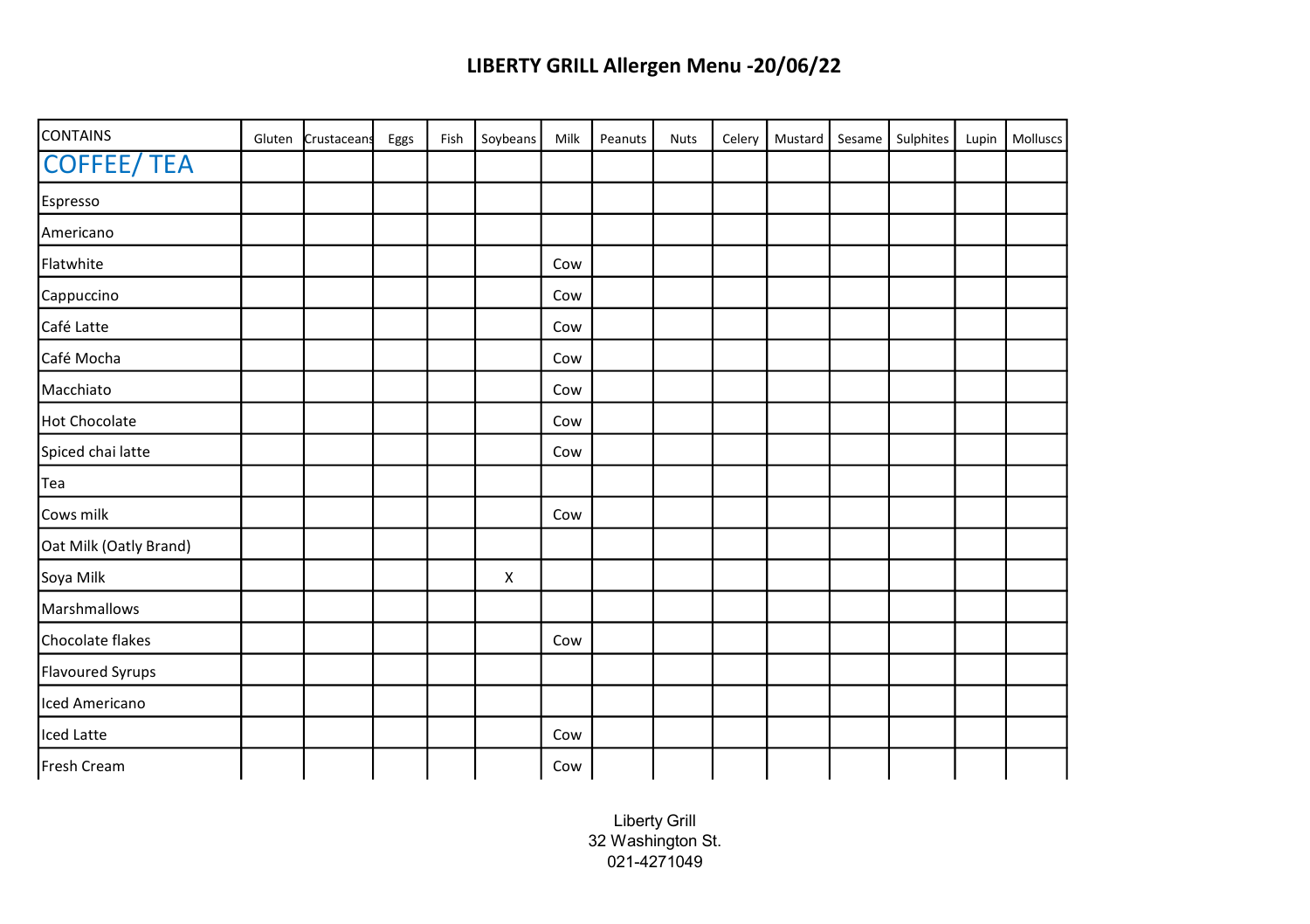| CONTAINS                     | Gluten | Crustaceans | Eggs | Fish | Soybeans | Milk | Peanuts | <b>Nuts</b> | Celery | Mustard | Sesame | <b>Sulphites</b> | Lupin | Molluscs |                  |
|------------------------------|--------|-------------|------|------|----------|------|---------|-------------|--------|---------|--------|------------------|-------|----------|------------------|
| <b>Dessert</b>               |        |             |      |      |          |      |         |             |        |         |        |                  |       |          |                  |
| Affagato                     | Wheat  |             | X    |      | X        | Cow  |         |             |        |         |        |                  |       |          | Nuts/Sesame      |
|                              |        |             |      |      |          |      |         |             |        |         |        |                  |       |          |                  |
| Apple & Raspberry Cake       | Wheat  |             | X    |      |          | Cow  |         |             |        |         |        |                  |       |          |                  |
|                              |        |             |      |      |          |      |         |             |        |         |        |                  |       |          |                  |
| Irish Affagato               | Wheat  |             | X    |      | X        | Cow  |         |             |        |         |        |                  |       |          |                  |
|                              |        |             |      |      |          |      |         |             |        |         |        |                  |       |          |                  |
| Key Lime Pie                 |        |             |      |      |          | Cow  |         |             |        |         |        |                  |       |          | Gluten free oats |
|                              |        |             |      |      |          |      |         |             |        |         |        |                  |       |          |                  |
| Pecan Brownie                | Wheat  |             | X    |      |          | Cow  |         | Pecan       |        |         |        |                  |       |          |                  |
|                              |        |             |      |      |          |      |         |             |        |         |        |                  |       |          |                  |
|                              |        |             |      |      |          |      |         |             |        |         |        |                  |       |          |                  |
| <b>Salted Caramel Sundae</b> |        |             |      |      | X        | Cow  |         | Almonds     |        |         |        |                  |       |          |                  |
| Vegan Carmel Sundae          |        |             |      |      | X        |      |         | Almonds     |        |         |        |                  |       |          |                  |
|                              |        |             |      |      |          |      |         |             |        |         |        |                  |       |          |                  |
|                              |        |             |      |      |          |      |         |             |        |         |        |                  |       |          |                  |
|                              |        |             |      |      |          |      |         |             |        |         |        |                  |       |          |                  |
|                              |        |             |      |      |          |      |         |             |        |         |        |                  |       |          |                  |

| Garc<br>istie<br>.<br>. | Wheat<br>. |  |  |  |  |  |  |  |  |  |  |  |  |  |
|-------------------------|------------|--|--|--|--|--|--|--|--|--|--|--|--|--|
|-------------------------|------------|--|--|--|--|--|--|--|--|--|--|--|--|--|